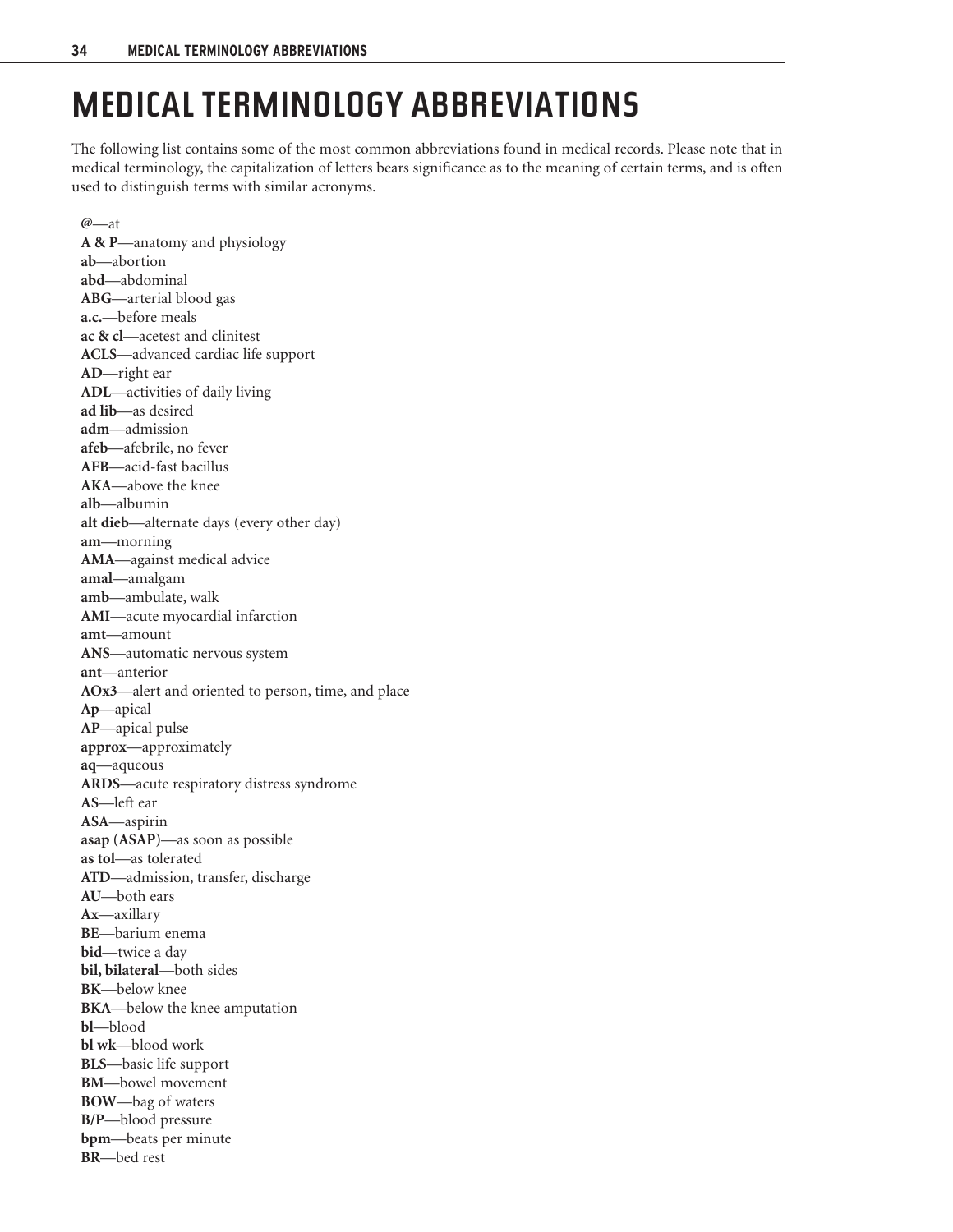**BRP**—bathroom privileges **BS**—breath sounds **BSI**—body substance isolation **BSO**—bilateral salpingo-oophorectomy **BUN**—blood, urea, nitrogen levels **BVM**—bag-valve-mask **bx**—biopsy **c**—with **C & S**—culture and sensitivity **c-spine**—cervical spine **CA**—cancer **CAD**—coronary artery disease **cal**—calorie **CAT**—computerized axial tomography **cath**—catheter **CBC**—complete blood count **cc**—cubic centimeters **CC**—chief complaint **CCU**—coronary care unit, critical care unit **CHD**—coronary heart disease **CHF**—congestive heart failure **CHO**—carbohydrate **chol**—cholesterol **circ**—circumcision **cl liq**—clear liquid **CNS**—central nervous sysyem **c/o**—complains of **COPD**—chronic obstructive pulmonary disease **CPK**—creatine phosphokinase **CPR**—cardiopulmonary resuscitation **CPT**—chest physical therapy **CS**—central supply **CSF**—cerebrospinal fluid **CT**—computer tomography **CVA**—cerebrovascular accident (stroke) **CVU**—cardiovascular unit **cx**—cervix or complaint of **CXR**—chest X ray **cysto**—cystography **d/c**—discontinue **D & C**—dilation and curettage **DAT**—diet as tolerated **DC**—discontinue or discharge **del**—delivery **Del. Rm.**—delivery room **diff**—differential **DNA**—deoxyribonucleic acid **DNR**—do not resuscitate **DOA**—dead on arrival **DOB**—date of birth **DPT**—diphtheria, pertussis, tetanus **DRG**—diagnosis-related grouping **D/S**—dextrose in saline **DT's**—delirium tremens **DW**—distilled water **D5W 5%**—dextrose in water **Dx**—diagnosis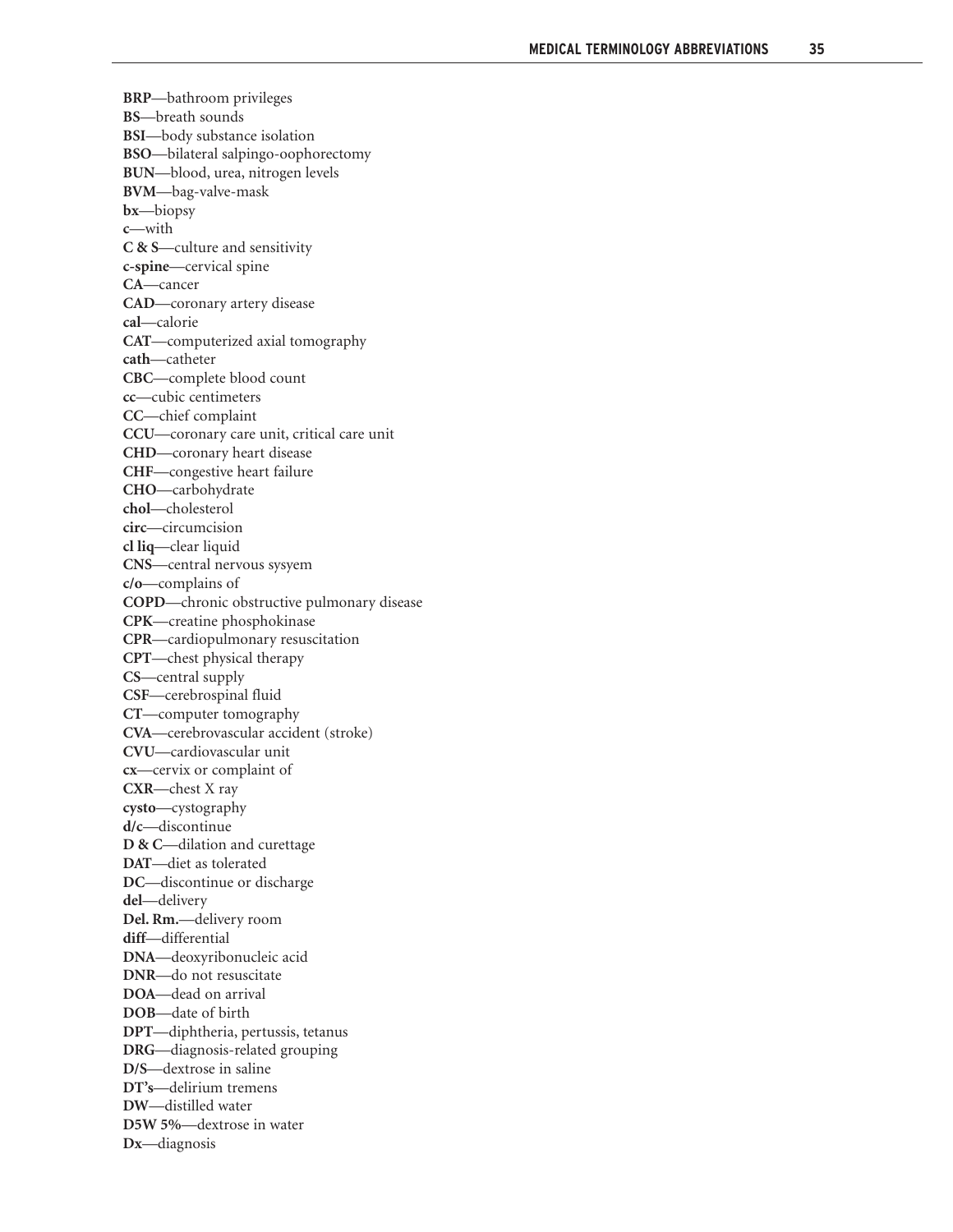**EBL**—estimated blood loss **ECG**—electrocardiogram **ED**—emergency department **EEG**—electroencephalogram **EENT**—eyes, ears, nose, throat **EKG**—electrocardiogram **EMG**—electromyogram **EOA**—esophageal obturator airway **ESR**—erythrocyte sedimentation rate **est**—estimated **ER**—emergency room **ET**—endotracheal **ETA**—estimated time of arrival **etiol**—etiology **ETOH**—ethyl alcohol, intoxicated **exam**—examination **exp**—exploratory **ext**—external, extract, extraction **FBOA**—foreign body obstructed airway **FBS**—fasting blood sugar **FBW**—fasting blood work **FF (F. Fl)**—force fluids **FH**—family history **FHS**—fetal heart sounds **FHT**—fetal heart tone **FIFO**—first in, first out **FSH**—follicle-stimulating hormone **ft**—foot **FUO**—fever of undetermined origin **Fx**—fracture **GB**—gallbladder **GI**—gastrointestinal **GU**—genitourinary **GTT**—glucose tolerance test (pancreas test) **gtt(s)**—drop(s) **gyn**—gynecology **H & H**—hemoglobin and hematocrit **HCG**—human chorionic gonadotrophin **hct**—hematocrit **HDL**—high-density lipoprotein **hgb**—hemoglobin **HOB**—head of bed **hr (h)**—hour **HIV**—human immunodeficiency virus **H&P**—history and physical **HR**—heart rate **hs**—hour of sleep, bedtime **ht**—height **Hx**—history **hypo**—hypodermic injection **hyst**—hysterectomy **IBS**—irritable bowel syndrome **I & D**—incision and drainage **I & O**—intake and output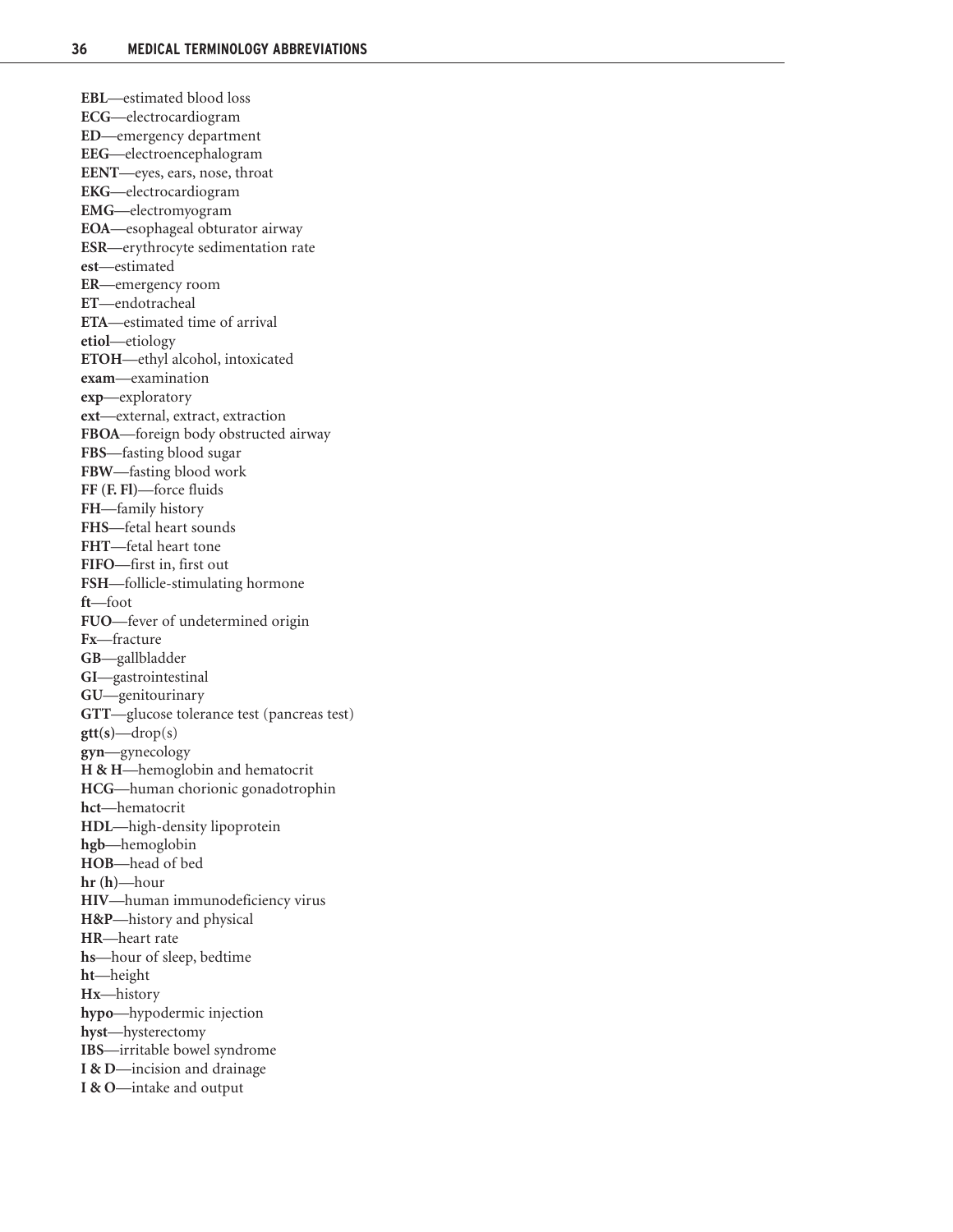**ICP**—intracranial pressure **ICU**—intensive care unit **IM**—intramuscular **ing**—inguinal **inj**—injection **IPPB**—intermittent positive pressure breathing **irrig**—irrigation **IS**—intercostal space **isol**—isolation **IT**—inhalation therapy **IUD**—intrauterine device **IV**—intravenous **IVF**—in vitro fertilization **IVP**—intravenous pyelogram **K+**—potassium **KCl**—potassuim chloride **KUB**—kidney, ureter, bladder **L**—lumbar **L & D**—labor and delivery **lac**—laceration **lab**—laboratory **lap**—laparotomy **lat**—lateral **LD**—lethal dose **LDH**—lactic dehydrogenase **LDL**—low-density lipoprotein **liq**—liquid **LLQ, LLL**—left lower quadrant (abdomen), lobe (lung) **LMP**—last menstrual period **LOC**—level of consciousness **LP**—lumbar puncture **lt**—left **LUQ, LUL**—left upper quadrant (abdomen), lobe (lung) **MA**—mental age **MAST**—medical antishock trousers **MCI**—mass casualty incident **meds**—medications **MI**—myocardial infarction **MICU**—mobile intensive care unit **min**—minute **MN**—midnight **MOM**—milk of magnesia **MRI**—magnetic resonance imagery **MS**—morphine sulfate, multiple sclerosis **MVA**—motor vehicle accident **NVD**—nausea, vomiting, diarrhea **Na+**—sodium **NaCl**—sodium chloride **N/C**—nasal cannula **no**—complaints **neg**—negative **neuro**—neurology **NG**—nasogastric **NGT**—nasogastric tube **nitro**—nitroglycerine **NKA**—no known allergies **noc (t)**—night **NPO**—nothing by mouth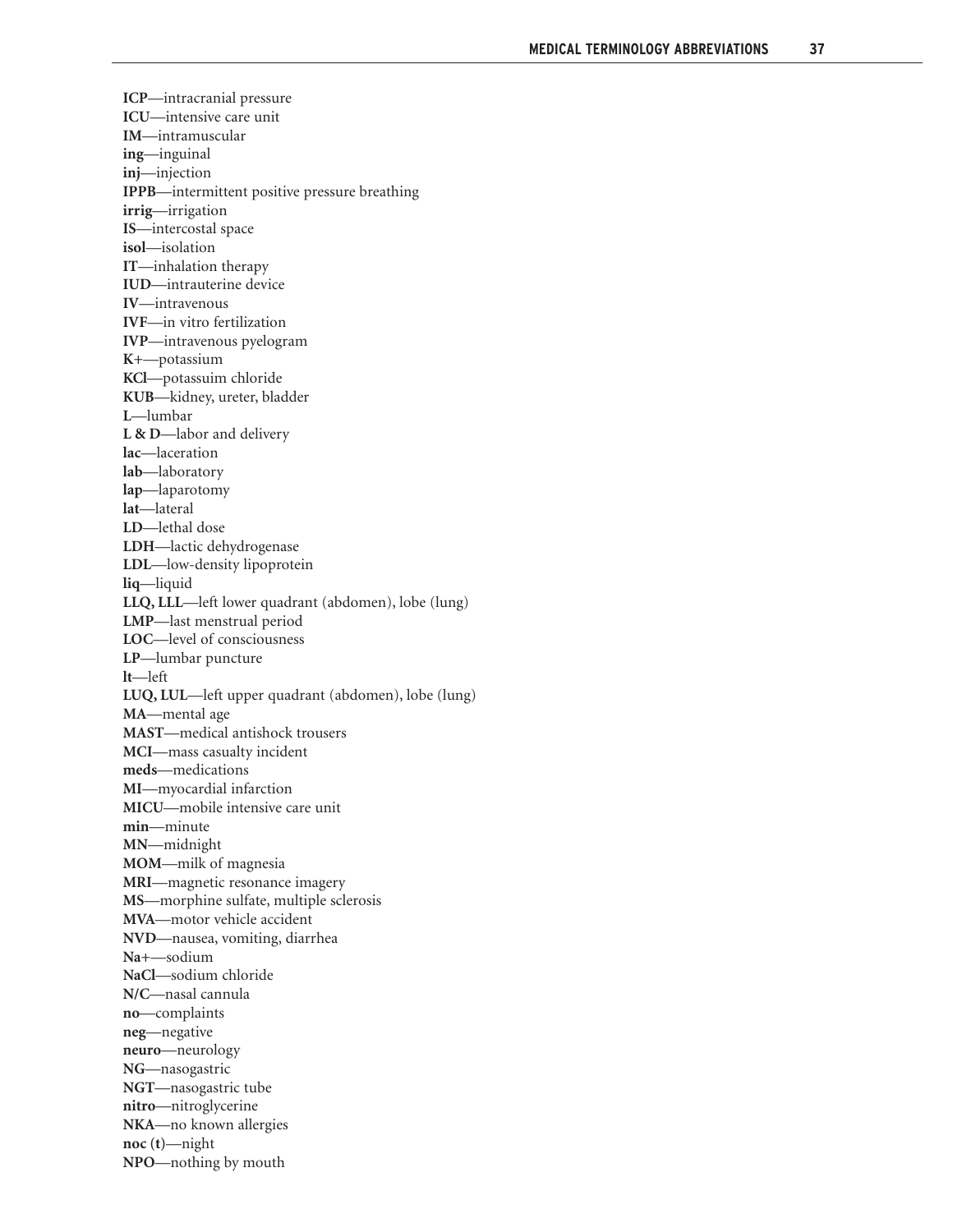**NS**—normal saline **nsg**—nursing **NSR**—normal sinus rhythm **NVS**—neurological vital signs **O**—oxygen **OB**—obstetrics **OD**—right eye, overdose **oint**—ointment **OOB**—out of bed **OPD**—outpatient department **OR**—operating room **ord**—orderly **ORTH**—orthopedics **ortho**—correct, right (bones) **os**—mouth **OS**—left eye **OT**—occupational therapy **OU**—both eyes **oz**—ounce **p**—after **P**—pulse **P & A**—percussion and auscultation **PAC**—premature atrial contraction **palp**—palpation **PAR**—post-anesthesia room **PAT**—paroxysmal atrial tachycardia **pc**—after meals **pCO2**—partial pressure of carbon dioxide **PDR**—physician's desk reference **PE**—physical exam, pulmonary embolism **PEDS**—pediatrics **per**—by or through **PERL(A)**—pupils equal and reactive to light (and accommodation) **PET**—positron emission tomography **PH**—past history **pH**—hydrogen ion concentration **PID**—pelvic inflammatory disease **PKU**—phenylketonuria **pm**—between noon and midnight **PNS**—peripheral nervous system **po**—by mouth **post (pos)**—posterior **postop, PostOp**—–postoperative **pp (p.p.)**—postprandial (after eating) **pO2**—partial pressure of oxygen **PPD**—purified protein derivative (TB test) **preop, PreOp**—before surgery **prn**—as needed, whenever necessary **pro time**—prothrombin time **pt**—patient, pint **PT**—physical therapy **PTT**—partial prothrombaplastin time **PVC**—premature ventricular contraction **Px**—physical exam, prognosis **q**—every **qd**—every day **qh**—every hour **q2h, q3h, ...**—every two hours, every three hours, ...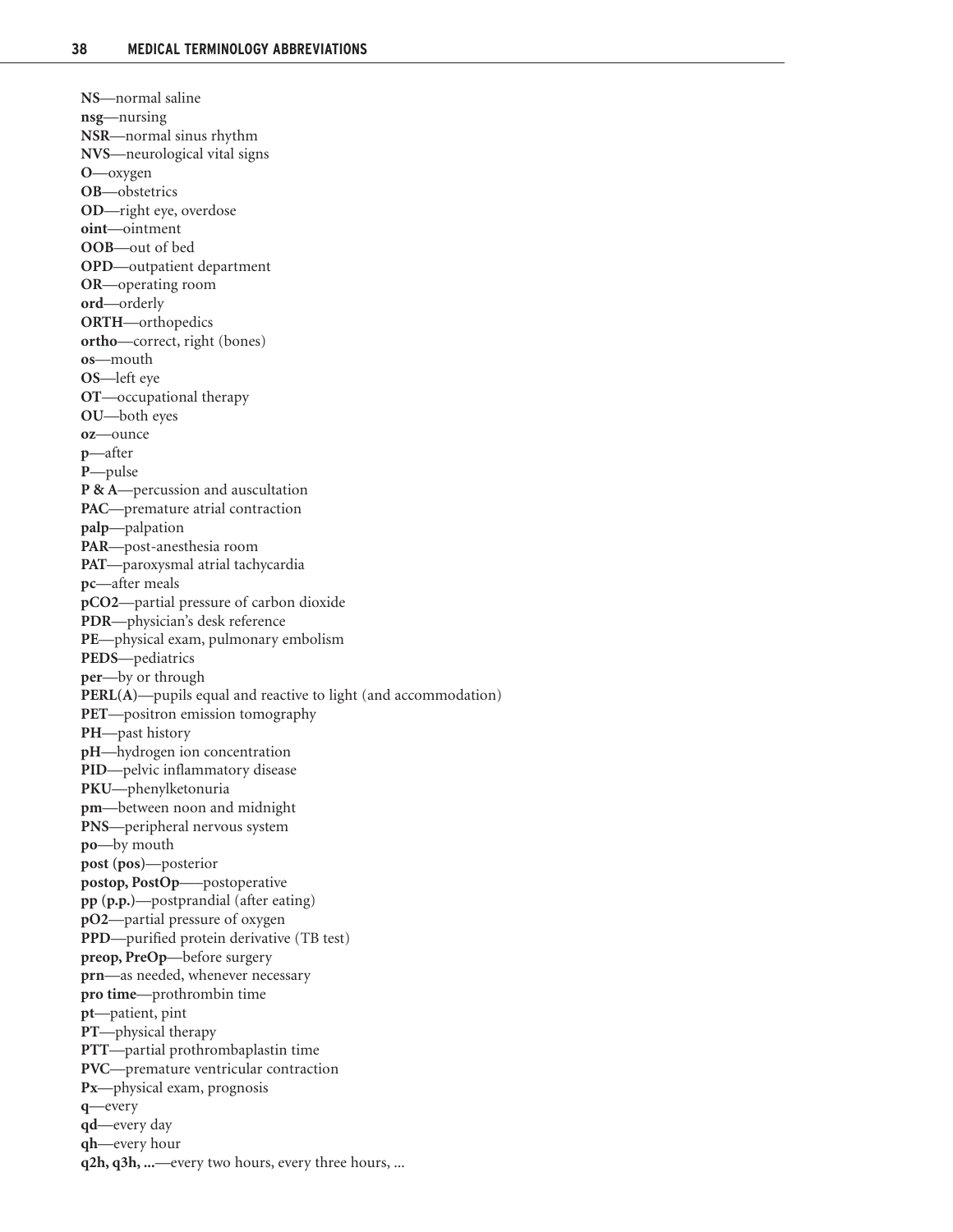**qhs**—every night at bedtime **qid**—four times a day **qns**—quantity not sufficient **qod**—every other day **qs**—quantity sufficient **r (R)**—rectal **R (resp)**—respirations, rectal **RAIU**—radioactive iodine uptake study **RBC**—red blood cell/count **reg**—regular **Rh**—rhesus **RK**—radial keratomy **RL**—ringer's lactate **RLQ, RLL**—right lower quadrant (abdomen), lobe (lung) **RML**—right middle lobe (lung) **RO**—reality orientation **R/O**—rule out **ROM**—range of motion **R.R.**—recovery room **RUQ, RLL**—right upper quadrant, lobe **rt**—right **RV**—residual volume **Rx**—take (prescription) **s**—without **S & S**—signs and symptoms **ss**—1/2 **Sats**—oxygen/blood saturation level **SA**—sinoatrial **SB**—small bowel **sc**—subcutaneous **SGOT**—serum glutamic oxaloacetic transaminase **SGPT**—serum glutamic pyruvic transaminase **SIDS**—sudden infant death syndrome **Sig:**—label/write **SL**—sublingual **SMAC**—sequential multiple analysis computer **SOB**—shortness of breath **spec**—specimen **sp. gr.**—specific gravity **SQ, sub q**—subcutaneous **SSE**—soap suds enema **stat**—immediately **STD**—sexually transmitted disease **STH**—somatotropic hormone **SVD**—spontaneous vaginal delivery **SVN**—small volume nebulizer **SVT**—supraventricular tachycardia **Sx**—symptoms **T**—temperature, thoracic **T & A**—tonsillectomy and adenoidectomy **tab**—tablet **tachy—**–tachycardic **TAH**—total abdominal hysterectomy **TB**—tuberculosis **TCDB**—turn, cough, deep breath **temp (T)**—temperature **TH**—thyroid hormone **TIA**—transient ischemic attack